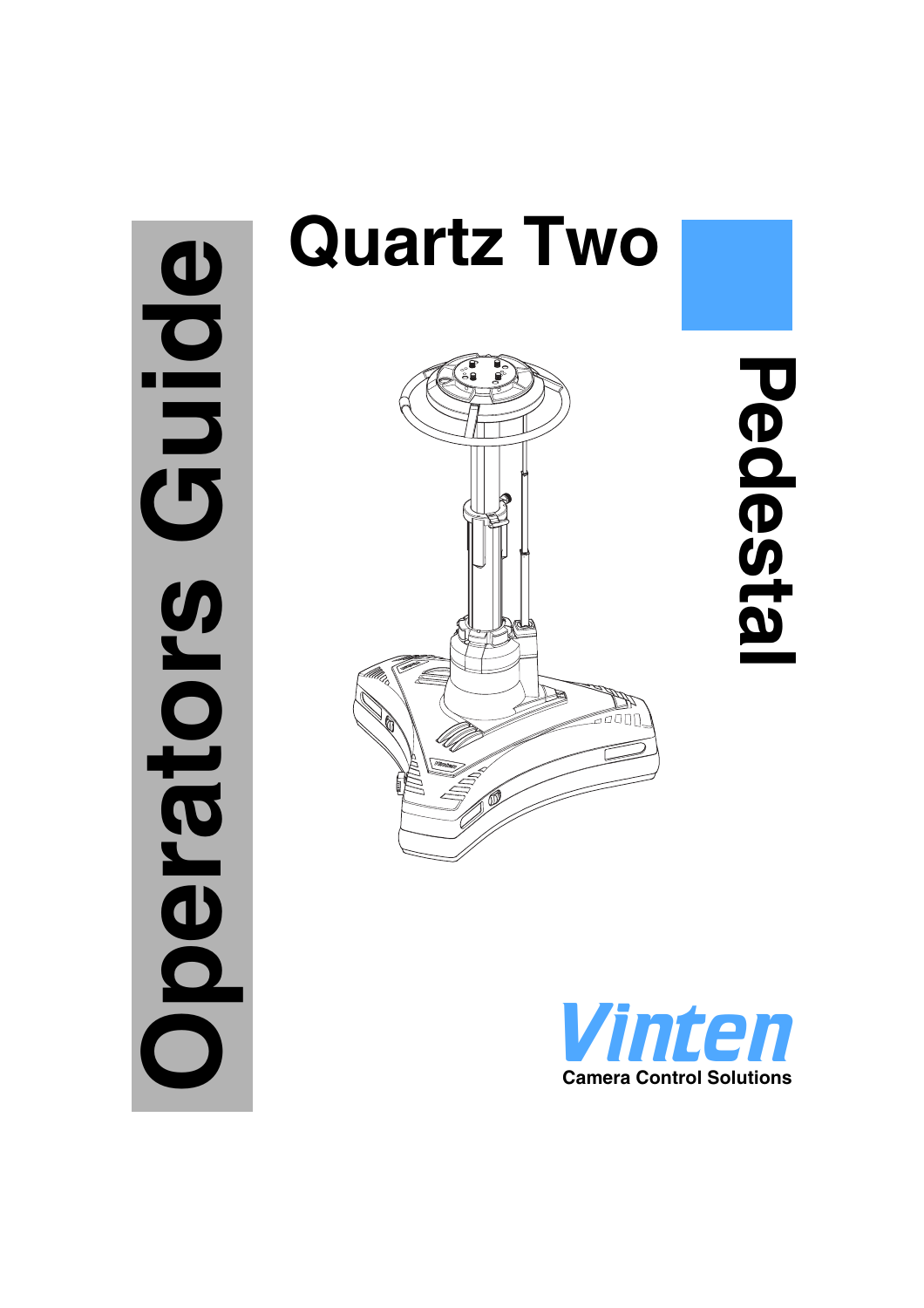# **Quartz Two Pedestal**

**Publication Part No. 3826-8 Issue 6**

Copyright © Vinten Broadcast Limited 2005

All rights reserved throughout the world. No part of this document may be stored in a retrieval system, transmitted, copied or reproduced in any way including, but not limited to, photocopy, photograph, magnetic or other record without the prior agreement and permission in writing of Vinten Broadcast Limited.

Vinten is a registered trademark of Vinten Broadcast Limited.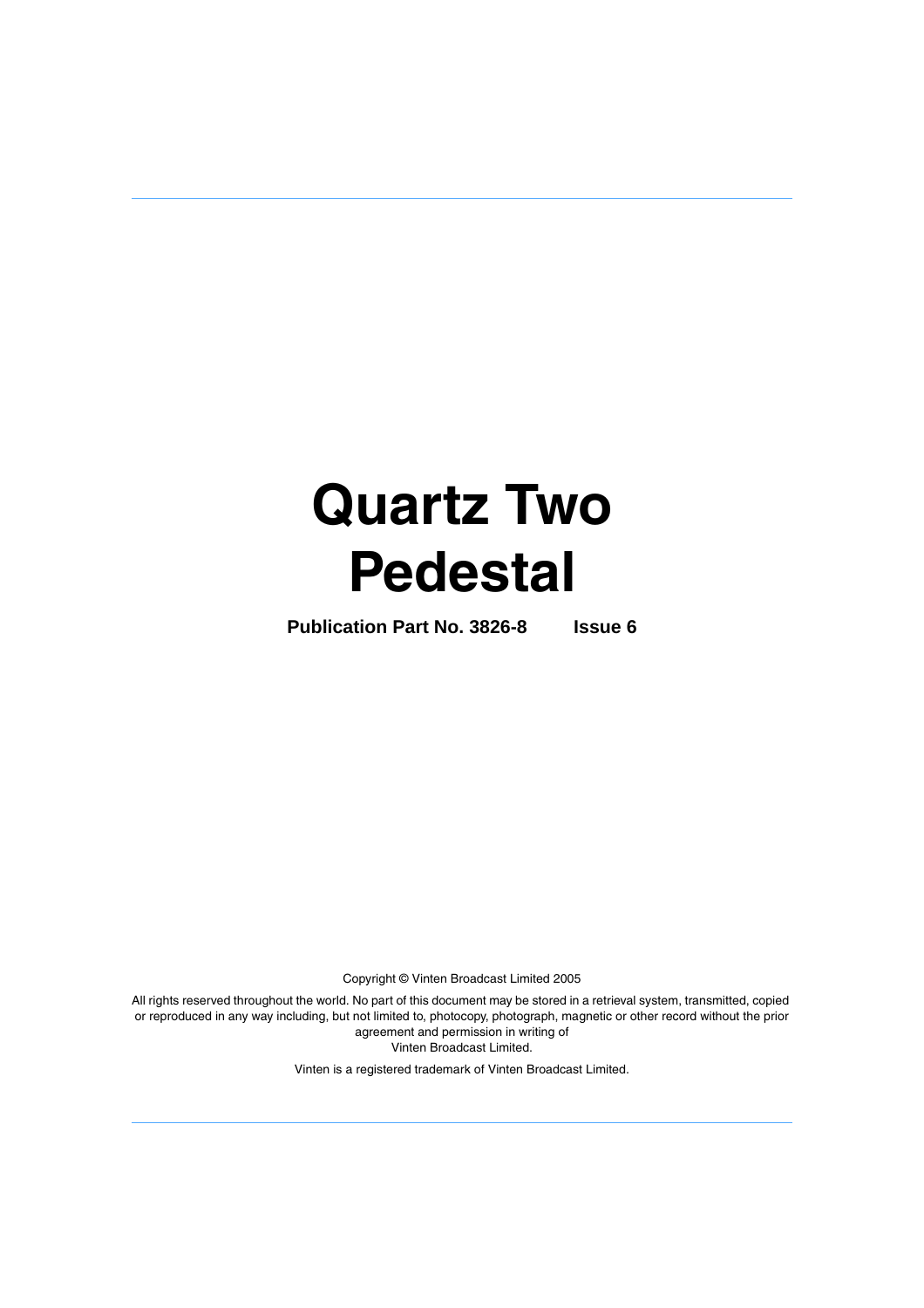# **Safety - read this first**

### <span id="page-2-1"></span>**Warning Symbols in this Operators Guide**



Where there is a risk of personal injury, injury to others, or damage to the pedestal or associated equipment, comments appear, highlighted by the word **WARNING!** and supported by the warning triangle symbol.

### **Warning symbols on the pedestal**



On encountering the warning triangle and open book symbols it is imperative that you consult this operators guide before using this pedestal or attempting any adjustment or repair.

# **Critical data**

## <span id="page-2-0"></span>**Mass**

| Pedestal                     | 80 kg (176 lb) |
|------------------------------|----------------|
| Trim weights (six off) total | 3 kg (6.6lb)   |

# **Load**

Maximum load 80 kg (176 lb)

# **Pressure**

Maximum pressure 14.5 bar (210 psi) <sup>≤</sup>**14.5 bar**



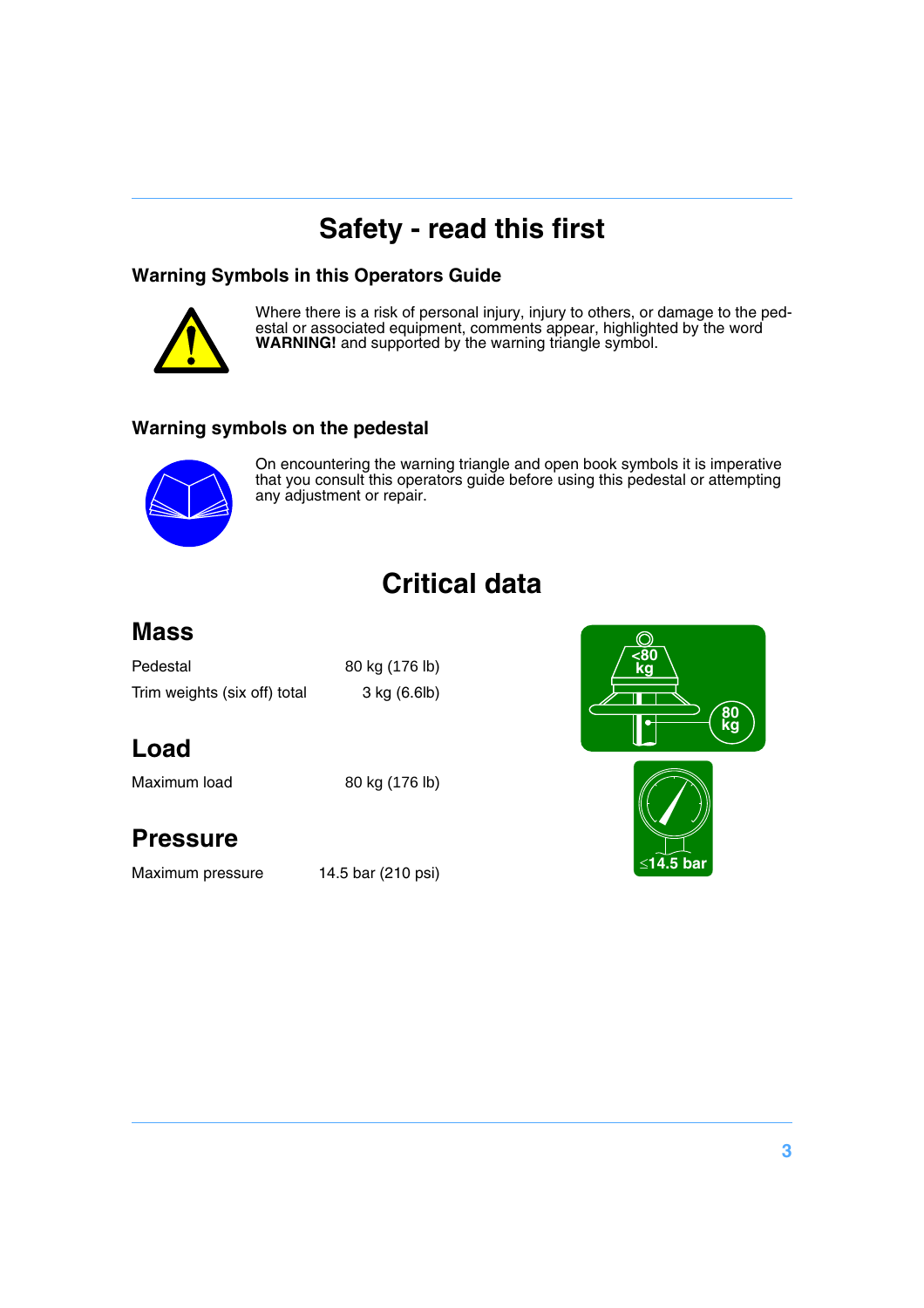# **Usage**

<span id="page-3-1"></span>The Quartz Two Pedestal is designed for use in television studios to support and balance a pan and tilt head, camera and ancillary equipment weighing up to 80 kg (176 lb).

The Quartz Two Pedestal is intended for use by television camera operators.



**WARNING! If you do not understand how to operate this pedestal, do not attempt to use it.**

<span id="page-3-0"></span>Maintenance beyond that detailed in this Operators Guide must be performed only by competent personnel in accordance with the procedures laid down in the Maintenance Manual

# **Further information**

For further information or advice regarding this pedestal, please contact Vinten Broadcast Limited, your local Vinten distributor or visit our website.

For full details on maintenance and spare parts, please refer to the Quartz Two Pedestal Maintenance Manual and Illustrated Parts List - Publication Part No. 3826-9, obtainable from Vinten Broadcast Limited or your local Vinten distributor.

For information on-line, visit our website at

### **www.vinten.com.**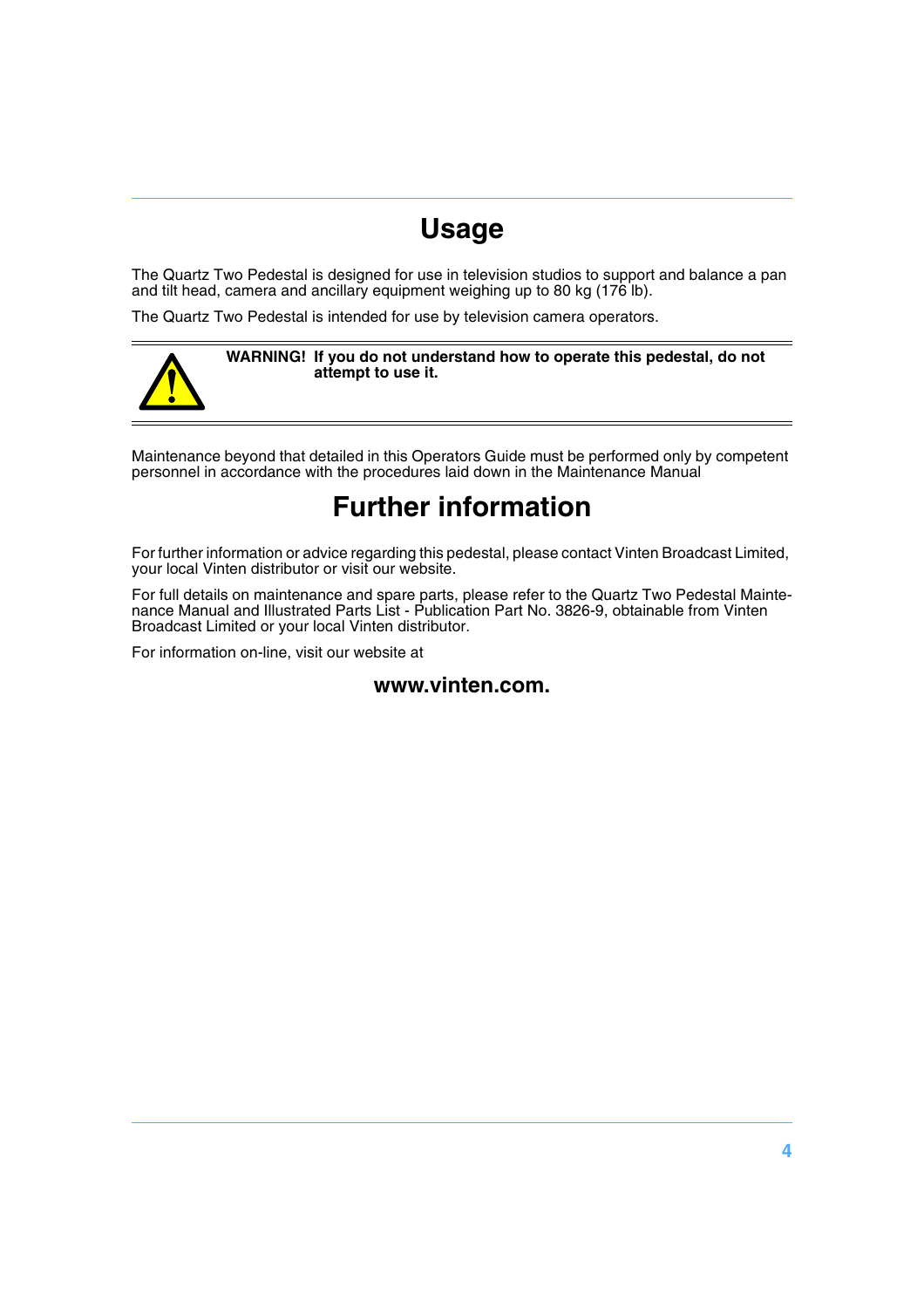# **Contents**

|                    | Page |
|--------------------|------|
|                    |      |
|                    |      |
|                    |      |
|                    |      |
|                    |      |
|                    |      |
| <b>Operation</b>   |      |
|                    |      |
|                    |      |
|                    |      |
|                    |      |
|                    |      |
|                    |      |
| Using the pedestal |      |
|                    |      |
|                    |      |
|                    |      |
|                    |      |
|                    |      |
|                    |      |
|                    |      |
| <b>Servicing</b>   |      |
|                    |      |
|                    |      |
|                    |      |
|                    |      |
|                    |      |
|                    |      |

# **Associated Publications**

Quartz Two Pedestal Maintenance Manual Part No. 3826-9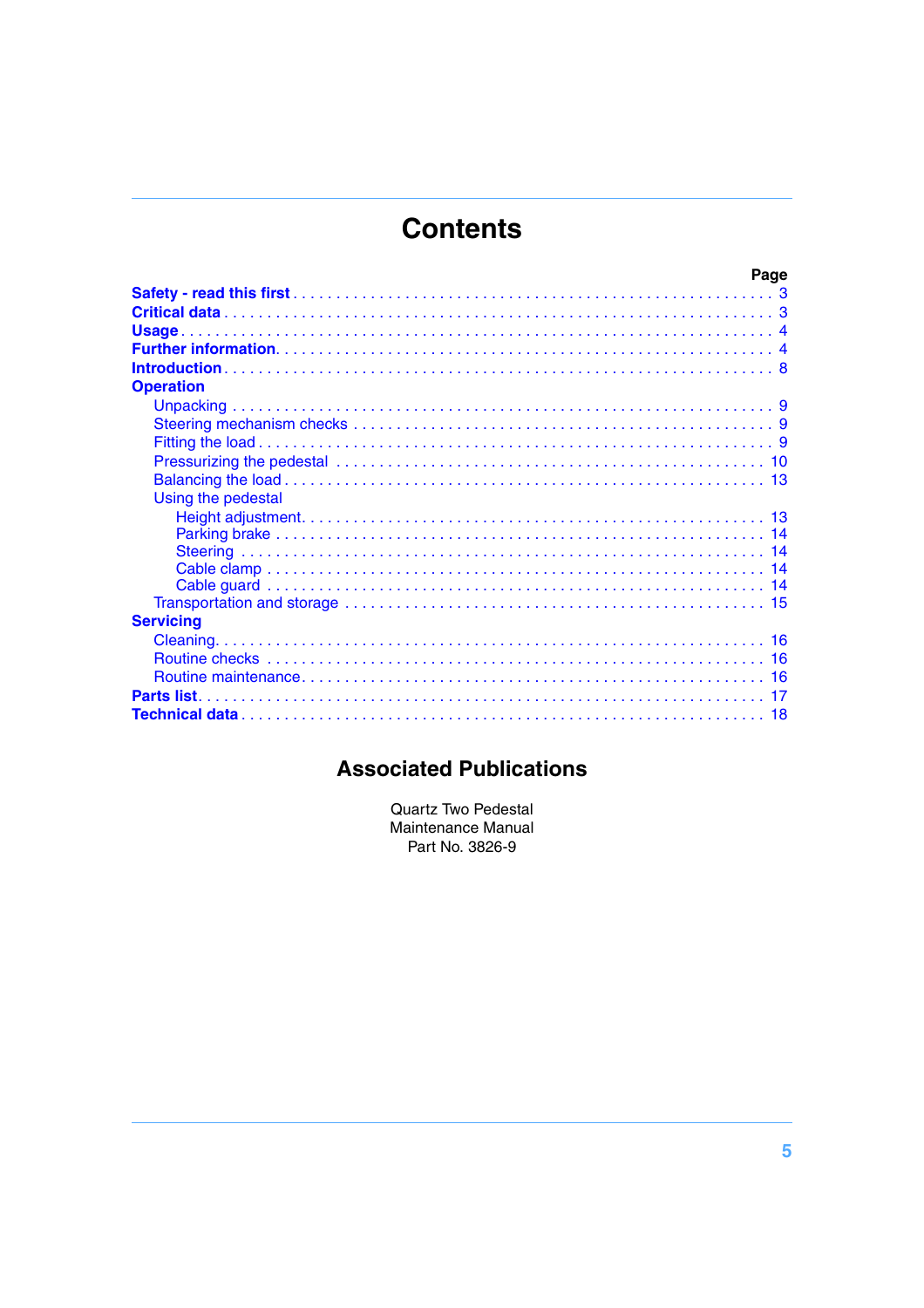<span id="page-5-16"></span><span id="page-5-15"></span><span id="page-5-14"></span><span id="page-5-13"></span><span id="page-5-12"></span><span id="page-5-11"></span><span id="page-5-7"></span><span id="page-5-4"></span><span id="page-5-2"></span><span id="page-5-0"></span>

<span id="page-5-17"></span><span id="page-5-10"></span><span id="page-5-9"></span><span id="page-5-8"></span><span id="page-5-6"></span><span id="page-5-5"></span><span id="page-5-3"></span><span id="page-5-1"></span>**Quartz Two Pedestal**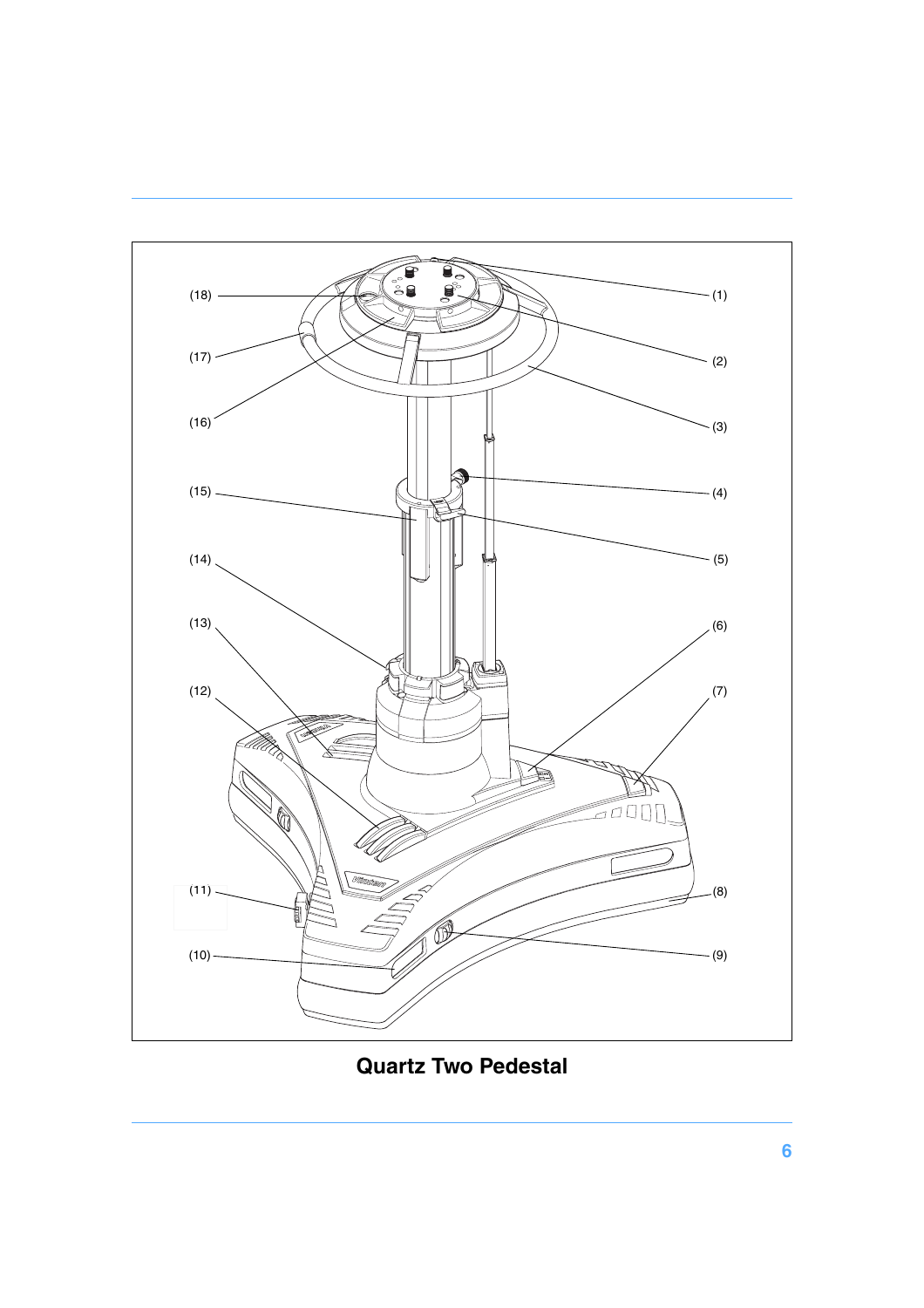# **Quartz Two Pedestal**

| (1)  | Schrader valve and cap      |
|------|-----------------------------|
| (2)  | Four-bolt mounting plate    |
| (3)  | Steering ring               |
| (4)  | Drag control                |
| (5)  | On-shot clamp               |
| (6)  | Crab/steer changeover pedal |
| (7)  | Wheel brake pedal           |
| (8)  | Cable guard                 |
| (9)  | Cable guard thumb-wheel     |
| (10) | Lifting aperture            |
| (11) | Cable clamp                 |
| (12) | Trim weight                 |
| (13) | Trim weight stowage         |
| (14) | Safety catch                |
| (15) | Moving column               |
| (16) | Weight tray                 |
| (17) | Steering indicator          |
| (18) | Pressure gauge              |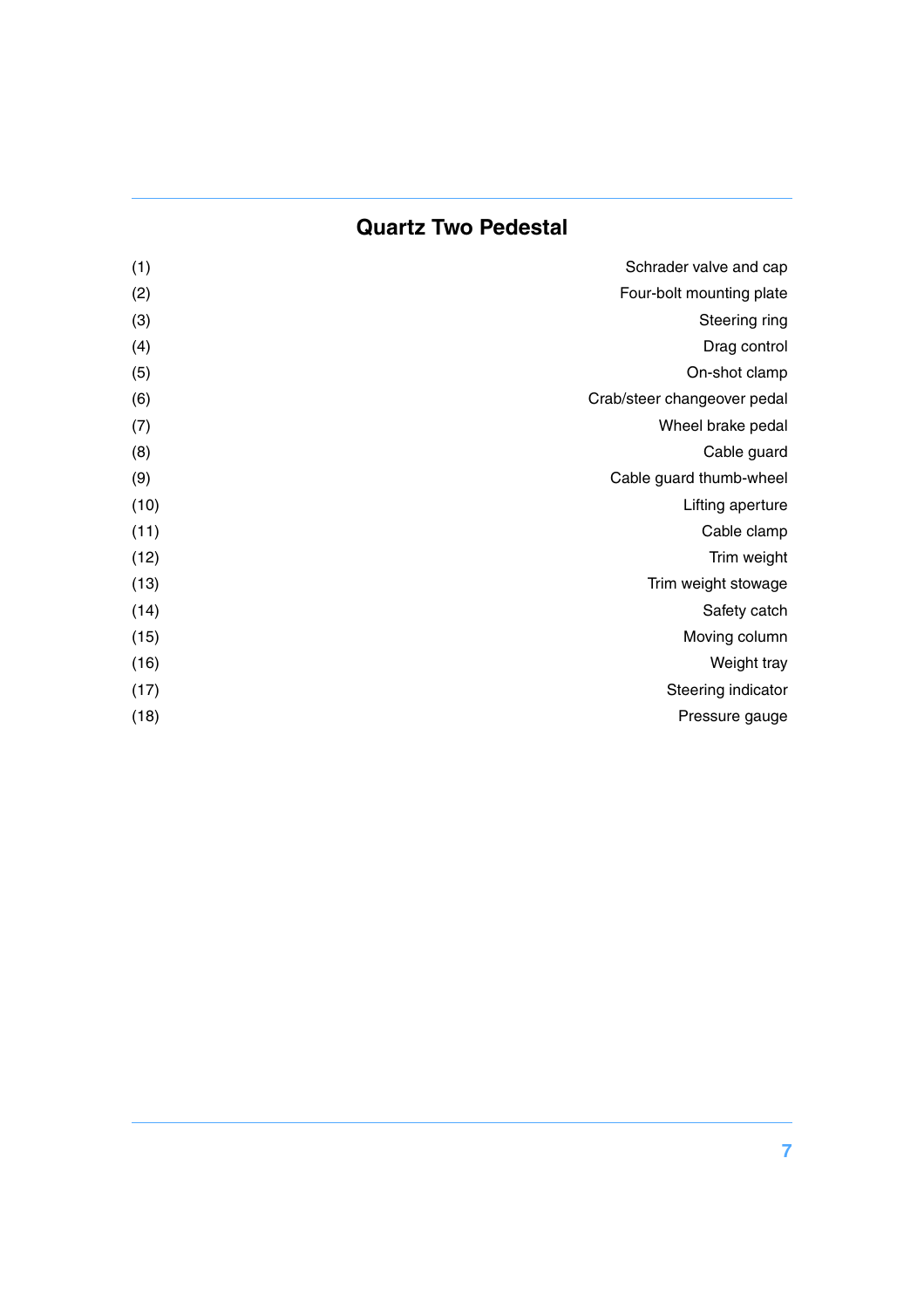# **Introduction**

<span id="page-7-0"></span>The Quartz Two pedestal comprises a central two-stage telescopic column mounted in a steerable base.

The moving column [\(15\)](#page-5-0) is pressurized from an external pressure source. Six trim weights [\(12\)](#page-5-1) are provided for fine balance. Controls on the column comprise a drag control [\(4\)](#page-5-2), an on-shot clamp [\(5\)](#page-5-3) and a safety catch [\(14\)](#page-5-4) which locks the column in the fully-depressed position.

The base is carried on three sets of twin 125 mm (5 in.) wheels. A continuous height-adjustable cable guard  $(8)$  is provided, raised and lowered by three thumb-wheels  $(9)$ . Stowage for the trim weights  $(13)$  is provided on the upper surface of the base. A brake pedal  $(7)$  controls the wheel brake and a crab/steer pedal [\(6\)](#page-5-9) allows the operator to switch between conventional and crab steering. Lifting apertures  $(10)$  are provided on each face of the base.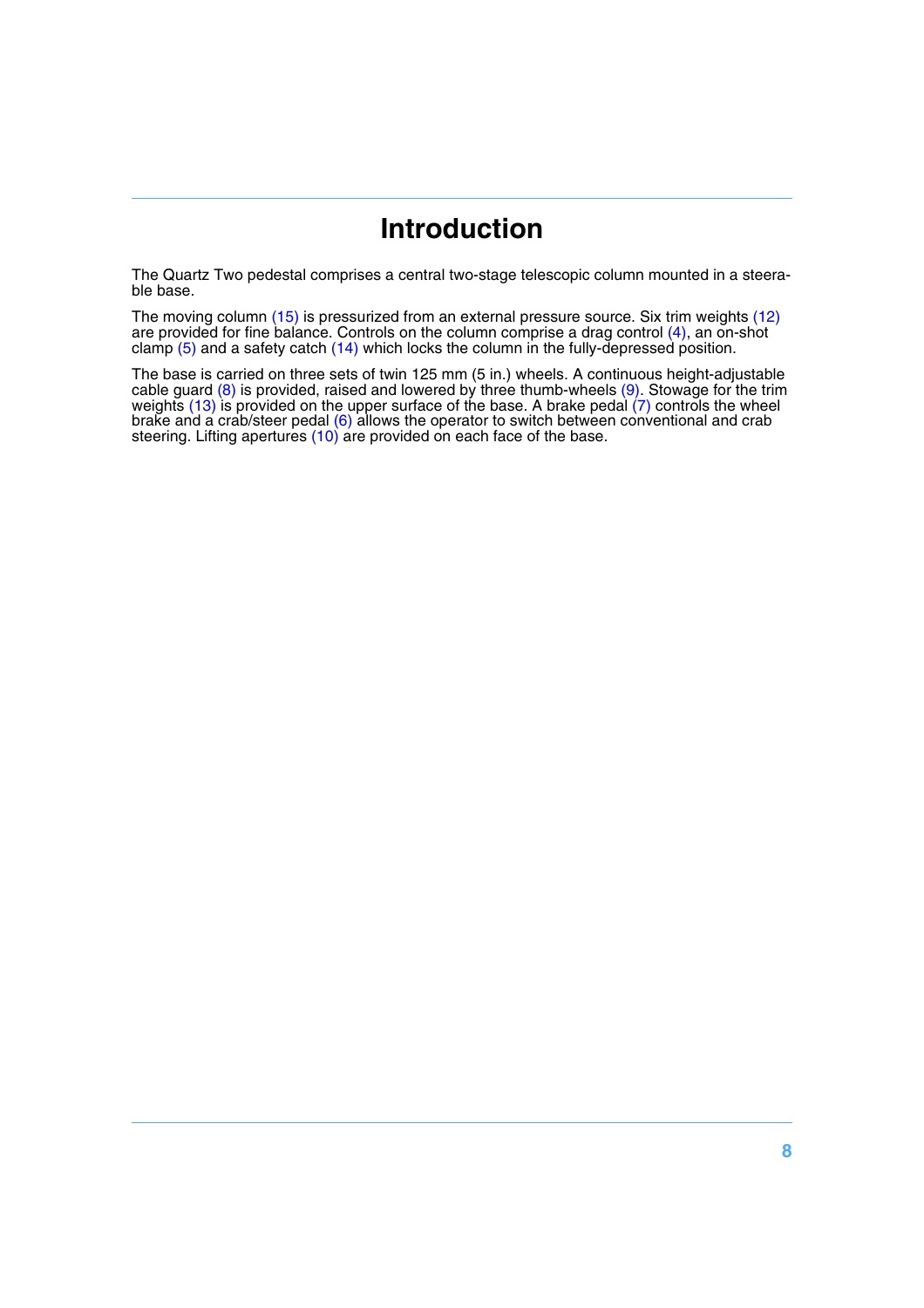# **Operation**

# <span id="page-8-1"></span><span id="page-8-0"></span>**Unpacking**

Unpack the pedestal, ensuring that all transport packing and retaining fixings are removed.!

**WARNING! The Quartz Two pedestal has a mass of 80 kg (176 lb). Take care when lifting the pedestal. Do not lift the pedestal by the steering ring - use the lifting apertures [\(10\)](#page-5-10). Do not release the safety catch [\(14\)](#page-5-4) until the payload has been fitted.**

# <span id="page-8-2"></span>**Steering mechanism checks**

Align the steering indicator  $(17)$  with the brake pedal  $(7)$ . Press the crab/steer pedal  $(6)$  to select CRAB Turn the steering ring and check that all three wheels turn together and all point in the same direction.

Align the steering indicator [\(17\)](#page-5-11) with the brake pedal [\(7\)](#page-5-8) and press the crab/steer pedal [\(6\)](#page-5-9) to select STEER. Turn the steering ring and check that two of the wheels lock in the straight-ahead position and that the third wheel (below the brake pedal) can be turned by the steering ring.

# <span id="page-8-3"></span>**Fitting the load**

Fit the pan and tilt head and payload before pressurizing the pedestal. The Quartz Two pedestal has the standard four-bolt mounting plate  $(2)$  which permits the use of various Vinten camera mounts including pan and tilt heads, Quick $\overline{\mathfrak{h}}$  and Mitchell adapters. The mounting bolts are captive in the pedestal and the bolt heads are accessible from the underside of the mounting plate with the column fully depressed and the safety catch engaged. However, installation of the pan and tilt head is facilitated if the column is extended.



**WARNING! A pressurized pedestal will rise rapidly when safety catch is released. Do not lean over the pedestal when releasing the safety catch. Always restrain the pedestal by hand pressure on the steering ring when the safety catch is released**

Fit the pan and tilt head and payload as follows:

Ensure pedestal pressure does not exceed 3.5 bar (50 psi). Reduce as necessary, using the Schrader valve cap [\(1\)](#page-5-13),

Push down on the steering ring [\(3\)](#page-5-14) against residual pressure and release the safety catch [\(14\)](#page-5-4). Allow the column to extend under hand restraint.

Apply the on-shot clamp [\(5\)](#page-5-3).

Fit the pan and tilt head and tighten the bolts securely using a flat-bladed screwdriver or a spanner of the correct size. A Vinten spanner, Part No. J551-001, is available for this purpose.

Set the safety catch slide [\(14\)](#page-5-4) to ON, release the on-shot clamp [\(5\)](#page-5-3) and lower the moving column under hand restraint until the safety catch engages.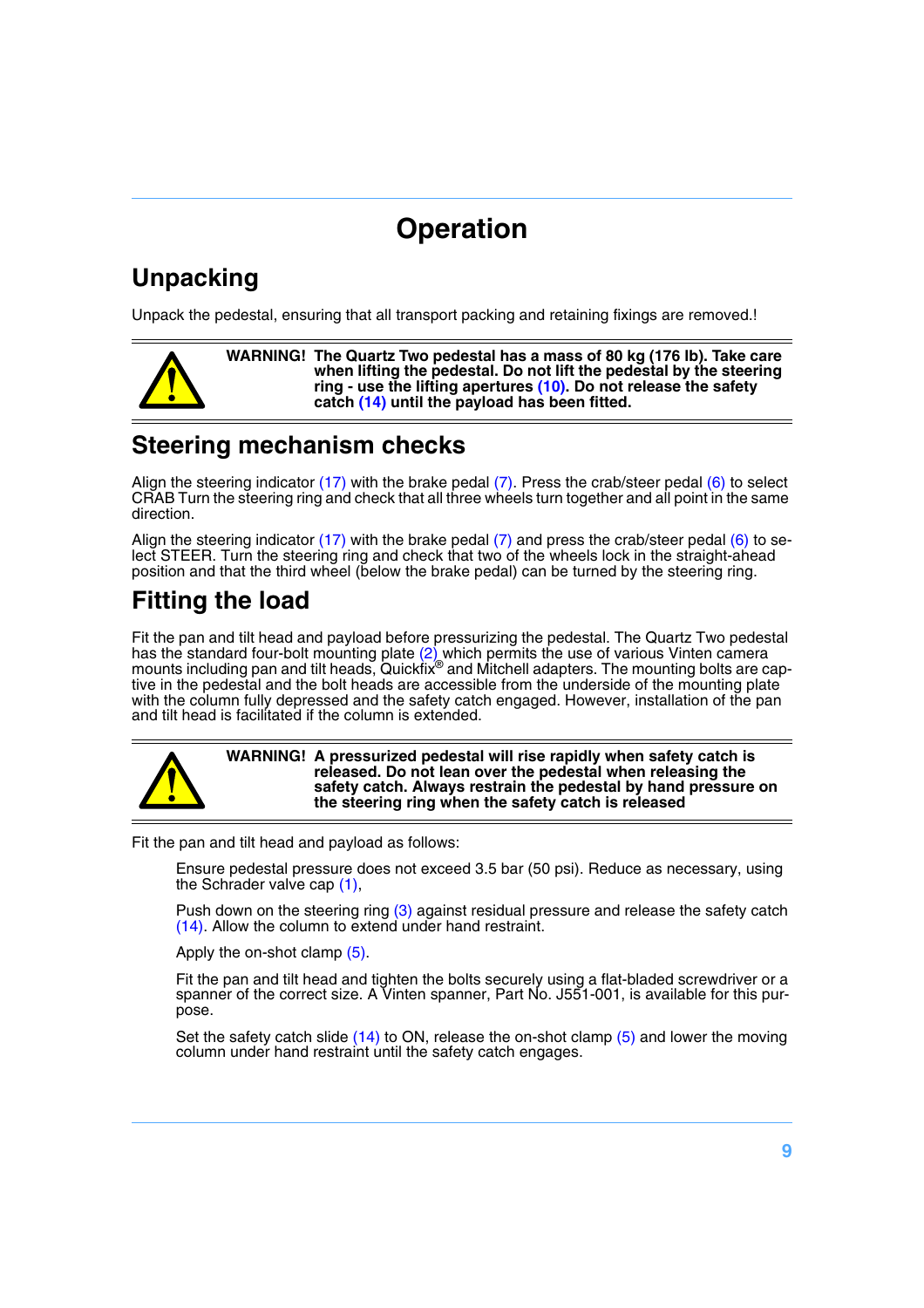Fit the camera and accessories to the mounting, ensuring that all items such as pan bars, prompters, lenses etc, are fitted. Attaching these items at a later stage may upset the ped-estal balance. Install three trim weights [\(12\)](#page-5-1) on the weight tray [\(16\)](#page-5-15).

### <span id="page-9-0"></span>**Pressurizing the pedestal**

The Quartz Two pedestal may be pressurized from an external pressure source or by using the Vinten portable pump (Part No. 3357-3). Trim weights [\(12\)](#page-5-1) are provided for fine balance.

Ascertain the payload to be fitted to the pedestal (payload = pan and tilt head, camera, lens and all ancillary equipment). Referring to the graph, mark the payload on the horizontal axis then strike a vertical line from the load figure to the balance line. At the intersecting point strike a horizontal line to the vertical axis and read off the required pressure.



**Pressurization Graph**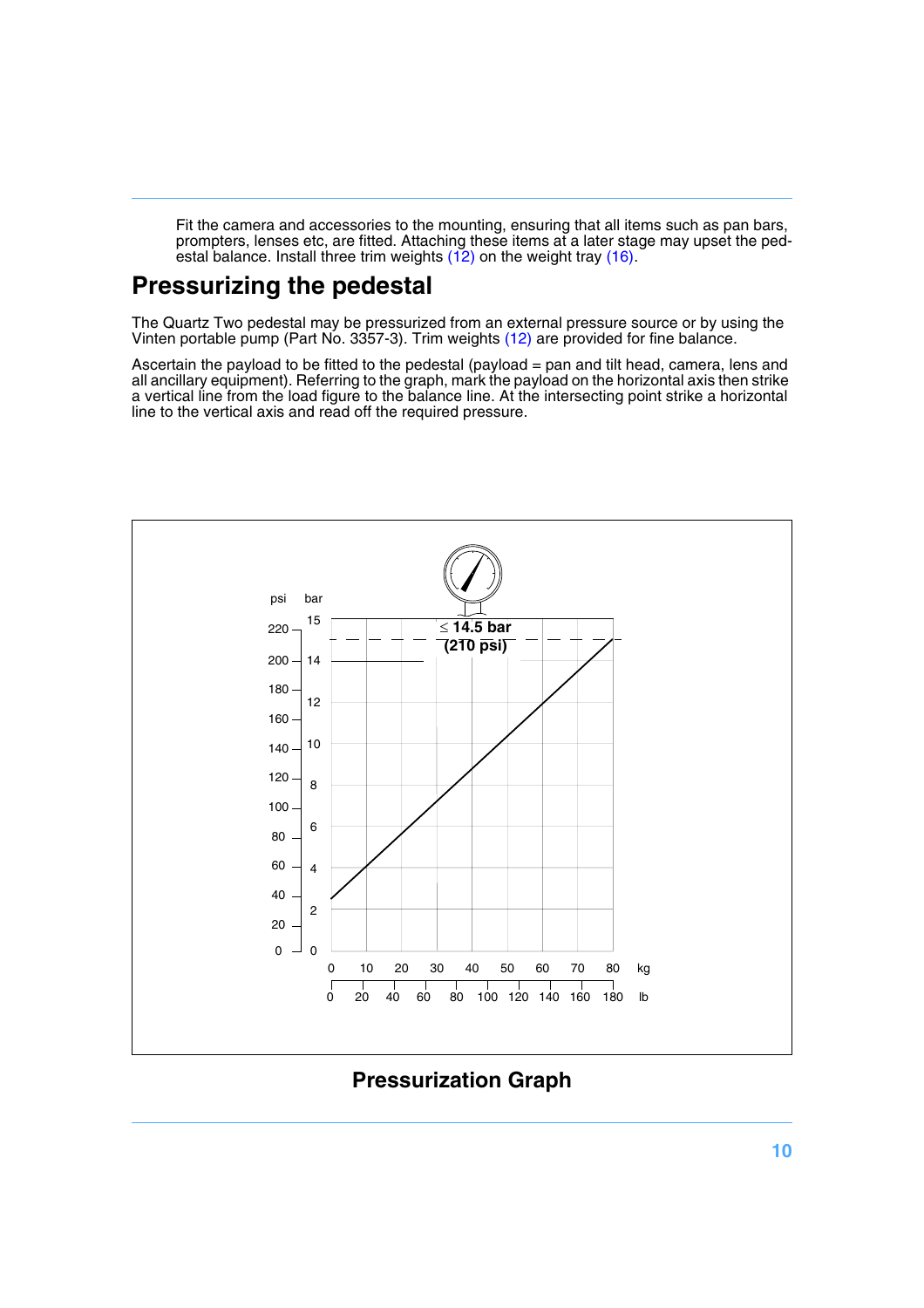### **Pressurizing from an external pressure source**

|  | WARNING! This pedestal must be pressurized only with clean, dry air or<br>nitrogen. A pressure reducing valve must be fitted to the pres-<br>sure line between the gas cylinder and the outlet connection of<br>the hose. The reducing valve must be screwed into the gas cyl-<br>inder outlet. The maximum pressure on the outlet side of the<br>reducing valve must not exceed 14.5 bar (210 psi). Do not pres-<br>surize the pedestal beyond the maximum safe working pressure<br>indicated by the leading edge of the red sector on the gauge.<br>The pedestal is fitted with a pressure relief valve as a safeguard |
|--|--------------------------------------------------------------------------------------------------------------------------------------------------------------------------------------------------------------------------------------------------------------------------------------------------------------------------------------------------------------------------------------------------------------------------------------------------------------------------------------------------------------------------------------------------------------------------------------------------------------------------|
|  | against over-pressurization.<br>Do not attempt to adjust the pressure relief valve.                                                                                                                                                                                                                                                                                                                                                                                                                                                                                                                                      |

To pressurize the pedestal from an external pressure source, proceed as follows:

Set the safety catch slide [\(14\)](#page-5-4) to ON and fully depress the moving column [\(15\)](#page-5-0) until the safety catch engages.

Remove the Schrader valve cap [\(1\)](#page-5-13) and connect the charging line from the pressure source.

Turn on the pressure supply and slowly increase the pedestal pressure to the required pressure. Do not exceed the maximum working pressure, indicated by the leading edge of the red sector on the gauge [\(18\)](#page-5-16).

Disconnect the charging line, but do not refit the Schrader valve cap at this stage.

### **Pressurizing the pedestal using the Vinten portable pump**



**WARNING! Do not pressurize the pedestal beyond the maximum safe working pressure indicated by the leading edge of the red sector on the gauge. The pedestal is fitted with a pressure relief valve as a safeguard against over-pressurization. Do not attempt to adjust the pressure relief valve.**

To pressurize the pedestal using the Vinten portable pump, proceed as follows:

Set the safety catch slide [\(14\)](#page-5-4) to ON and fully depress the moving column [\(15\)](#page-5-0) until the safety catch engages.

Remove the Schrader valve cap [\(1\)](#page-5-13).

On the pump, fold down both the feet [\(P.3\)](#page-11-0).

Push in the handle release button  $(P.5)$  and move the handle  $(P.1)$  to the horizontal position, where it will lock.

Pull the hose [\(P.4\)](#page-11-3) out of its stowage [\(P.2\).](#page-11-4) Connect the hose to the pedestal charging valve  $(1)$ .

Position the pump between the legs, standing with both feet on the fold-down feet  $(P.3)$ .

Grip the handle [\(P.1\)](#page-11-2) with both hands and, using full steady strokes, pressurize the pedestal to the required pressure. Do not exceed the maximum working pressure, indicated by the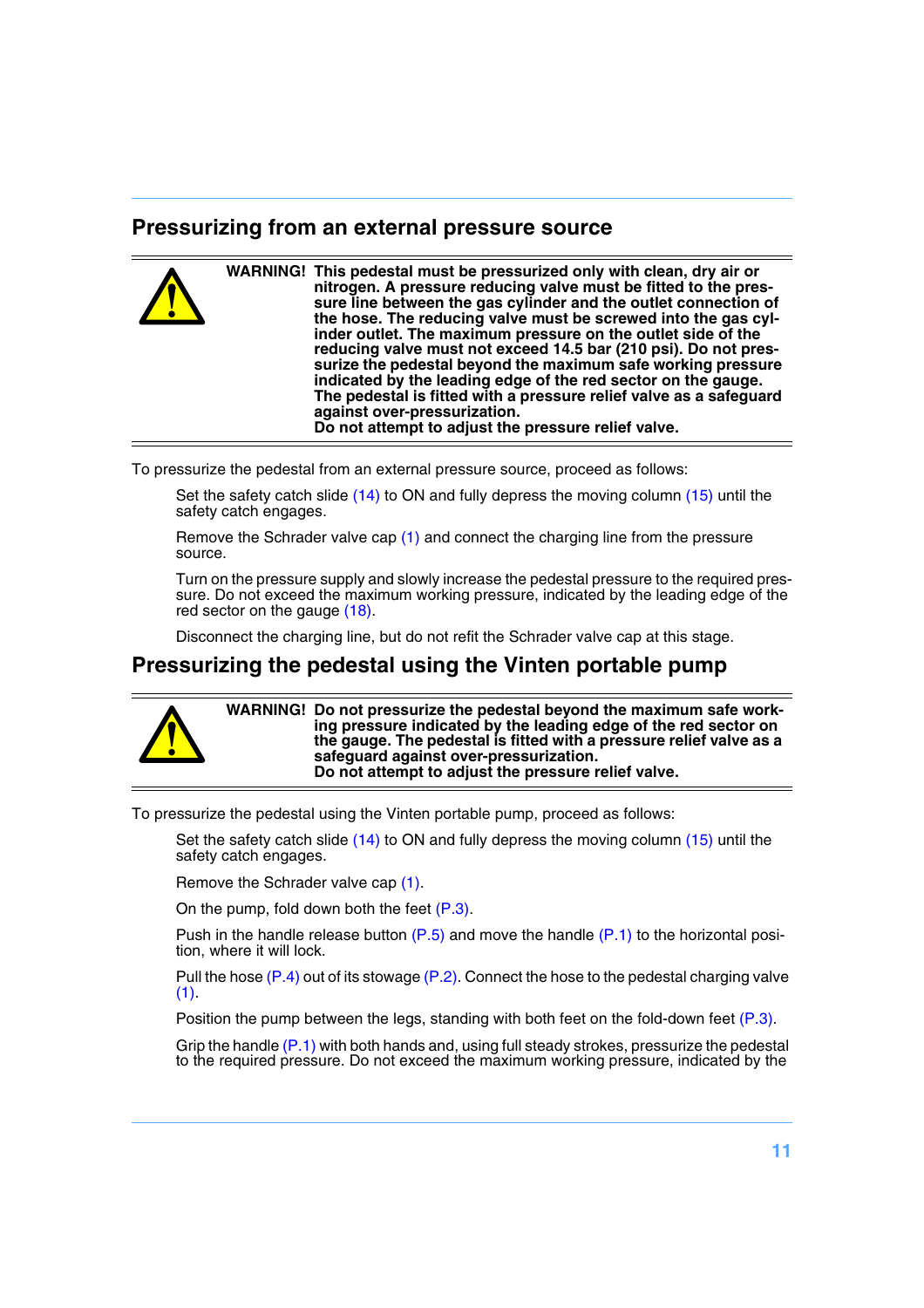leading edge of the red sector on the gauge [\(18\)](#page-5-16) Approximately 300 strokes will be required to fully charge the pedestal.

Disconnect the hose [\(P.4\)](#page-11-3) from the pedestal charging valve, but do not refit the Schrader valve cap at this stage. Fit the hose in its stowage [\(P.2\).](#page-11-4)

Push the pump plunger fully down, push in the handle release button [\(P.5\)](#page-11-1) and move the handle [\(P.1\)](#page-11-2) to the vertical position, where it will lock the pump plunger in the closed position.

Fold up both the feet [\(P.3\)](#page-11-0).

<span id="page-11-1"></span>

### <span id="page-11-4"></span><span id="page-11-3"></span><span id="page-11-2"></span><span id="page-11-0"></span>**Vinten Portable Pump**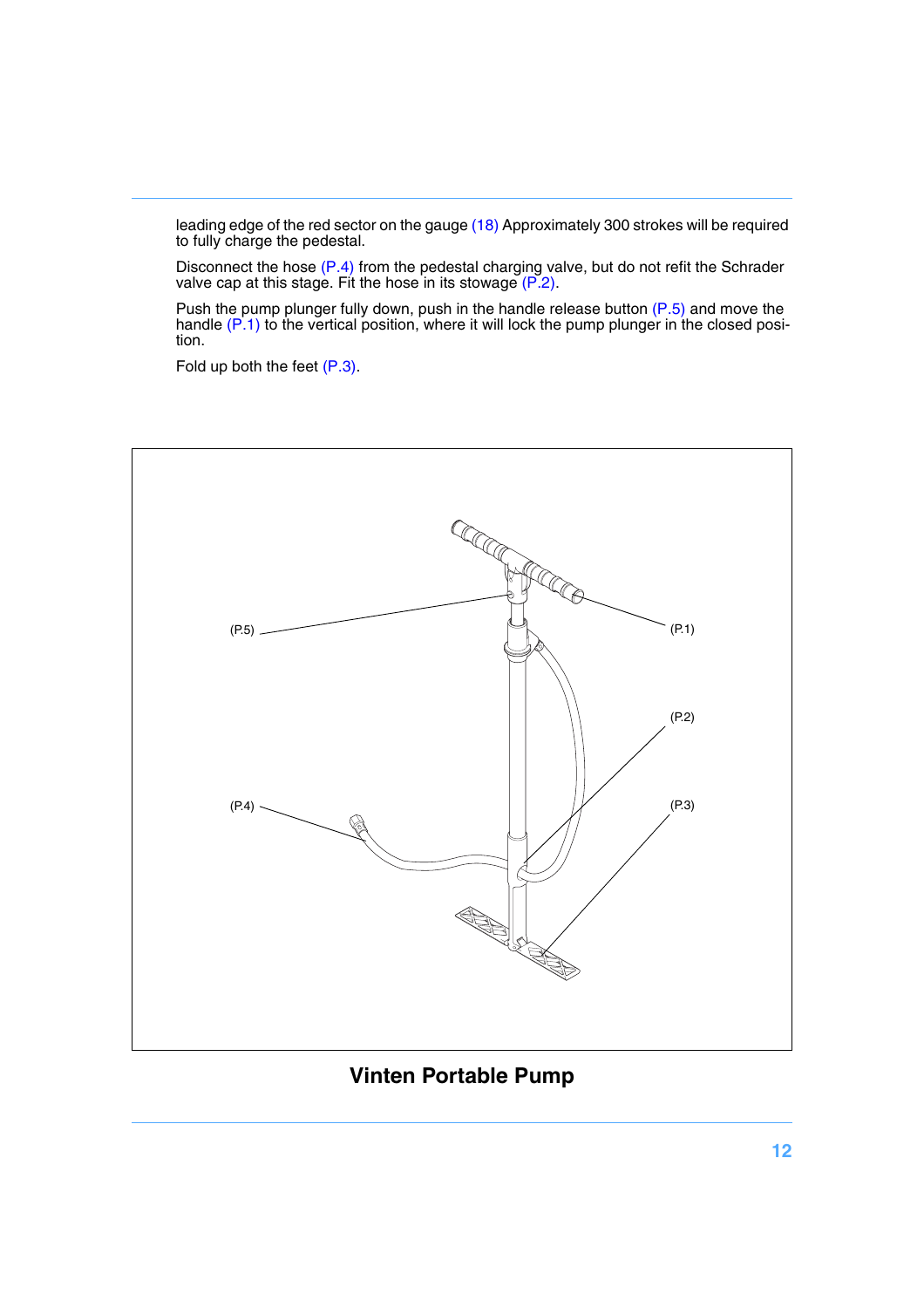# <span id="page-12-1"></span>**Balancing the load**

After pressurization of the pedestal, the pan and tilt head and payload can be accurately balanced, as follows:

Push down on the steering ring  $(3)$  against residual pressure and release the safety catch [\(14\)](#page-5-4). Allow the column to extend under hand restraint.

Exercise the moving column [\(15\)](#page-5-0) over its full travel at least twice, then position the column in the mid-height position.



**WARNING! Do not reduce pedestal pressure below 3.5 bar (50 psi). This ensures that the elevating mechanism remains in tension.**

If the column tends to fall, remove a trim weight from the weight tray  $(16)$  or increase pressure.

If the column tends to rise, reduce the pressure in steps of 0.15-0.20 bar (2-3 psi) using the Schrader valve cap [\(1\).](#page-5-13)



**WARNING! The Schrader valve cap [\(1\)](#page-5-13) forms a primary pressure seal. Always replace the cap and screw it down finger- tight.**

A correctly pressurized pedestal will balance its payload such that it can be moved to any position over the full on-shot stroke of the moving column, with minimum effort, and it will maintain its position when the steering ring is released. Fine balance and temperature correction may be achieved by adding or removing trim weights.

# <span id="page-12-2"></span><span id="page-12-0"></span>**Using the pedestal Height adjustment**

The column has an on-shot stroke of 77 cm (30 in.) and the load can be moved over this distance, in perfect balance, by raising and lowering the steering ring [\(3\)](#page-5-14). The movement is adjustable for drag [\(4\)](#page-5-2) and an on-shot clamp [\(5\)](#page-5-3) can be used to hold the moving column in position if fixed height operation is required.



**WARNING! To ensure maximum stability, particularly when moving over uneven surfaces, reduce pedestal height to a minimum. Take care not to trap fingers under the steering hub or between column elements while pedestal height is being reduced.**

### **Drag control**

Column movement is adjustable for drag and this is set according to operator preference by means of the drag control  $(4)$  located at the top of the outer tube.

Turn the control clockwise to increase the drag setting, and counter-clockwise to decease it.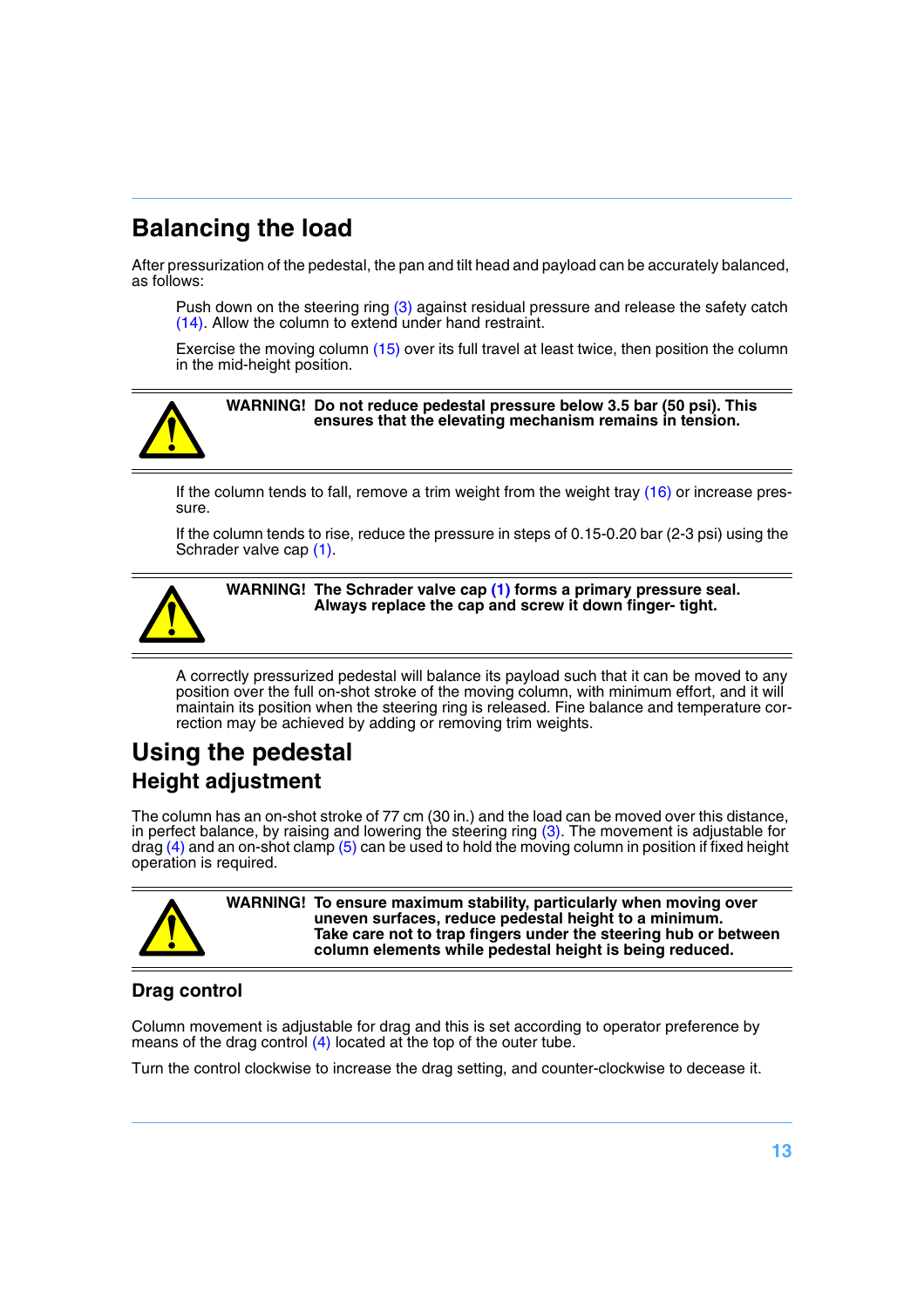### **On-shot clamp**

An on-shot clamp [\(5\)](#page-5-3) can be used to hold the moving column in position if fixed height operation is required. Move the clamp lever fully to the left to apply the clamp. Move it fully to the right to release the clamp.

### <span id="page-13-0"></span>**Parking brake**

The skid is provided with a parking brake on one wheel. The brake is not designed to slow the pedestal while in motion.



**WARNING! Do not apply the brake while the pedestal is in motion**

The brake is operated by pressing on the pedal [\(7\)](#page-5-8) on the base. Press once to apply the brake and again to release it.

### <span id="page-13-1"></span>**Steering**

Directional control of the pedestal is achieved by turning the steering ring [\(3\)](#page-5-14) mounted at the top of the column. The steering system is geared so that the skid wheels turn by the same amount as the steering ring. This ensures, for example, that with the pedestal set to crab, turning the steering ring by 90° will also cause the pedestal to change direction by 90°. The steering ring is fitted with an indicator [\(17\)](#page-5-11) which, when aligned with the brake pedal  $(7)$ , indicates the straight-ahead position and thus provides a reference point when steering.

The pedestal has a crab/steer arrangement with a foot-operated changeover mechanism, which provides a steer setting - one wheel steering, two fixed; or a crab setting - all three wheels turning together. Pushing the pedal [\(6\)](#page-5-9) operates the changeover mechanism which toggles the pedestal between crab and steer.

Although the pedal can be pressed with the wheels in any position, the changeover will not occur until the wheels are all facing forward, so the steering ring may have to be turned by up to 180° before the changeover mechanism engages. This arrangement ensures that the fixed wheels will always lock in the straight-ahead position when changing from crab to steer.

### <span id="page-13-2"></span>**Cable clamp**

A cable clamp [\(11\)](#page-5-17) is provided on the base.

### <span id="page-13-3"></span>**Cable guard**

The continuous cable guard  $(8)$  is height-adjustable by means of three thumb-wheels  $(9)$ . These have numbers printed on their upper surfaces.

Rotate each thumb-wheel in turn to set the cable guard to the required height, ensuring that each thumb-wheel is set to the same number.

The cable guard incorporates a spring-loaded mechanism to prevent damage if the pedestal is pulled over an obstacle.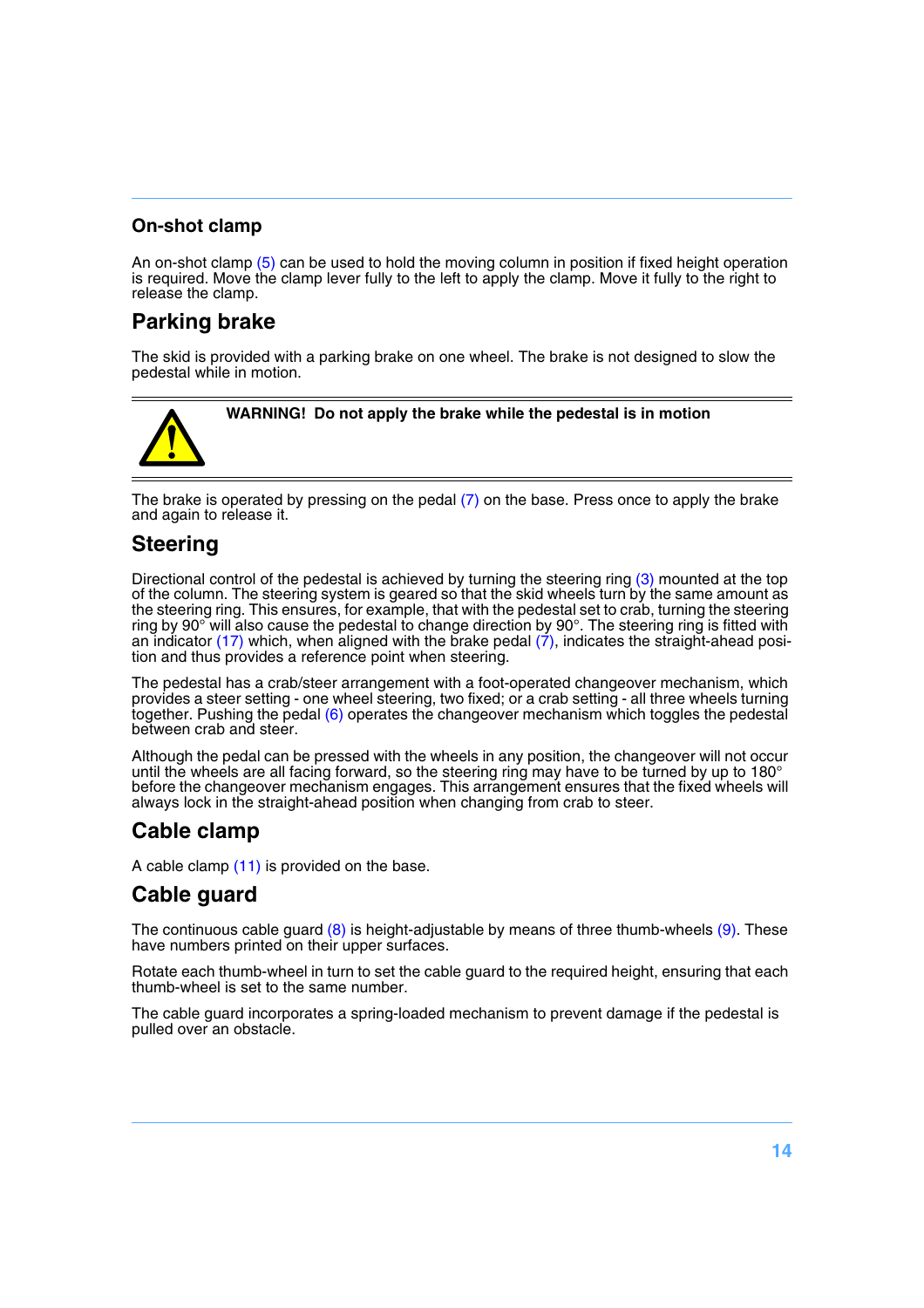# <span id="page-14-0"></span>**Transportation and storage**



**NOTE: It is not necessary to reduce the pedestal pressure prior to transportation or storage and the pan and tilt head may be removed with the pedestal in the fully depressed and locked position. However, to facilitate removal of the camera and mounting, pressure should be reduced to 3.5 bar (50 psi).**

To prepare the pedestal for transportation and storage, proceed as follows:

Apply the brake [\(7\).](#page-5-8)

Set the safety catch slide [\(14\)](#page-5-4) to ON and fully depress the moving column [\(15\)](#page-5-0) until the safety catch engages.

Remove the camera and accessories.



**WARNING! Do not reduce pedestal pressure below 3.5 bar (50 psi). This ensures that the elevating mechanism remains in tension.**

Using the Schrader valve cap [\(1\),](#page-5-13) reduce pedestal pressure to 3.5 bar (50 psi).

Release the safety catch [\(14\)](#page-5-4) and allow the column to rise under hand restraint.

Apply the on-shot clamp [\(5\)](#page-5-3).

Undo the four mounting bolts and remove the pan and tilt head.

To avoid the possibility of dust or abrasive particles collecting on moving components, release the on-shot clamp [\(5\),](#page-5-3) set the column to minimum height and engage the safety catch  $(14)$ .

Place any trim weights [\(12\)](#page-5-1) in the trim weight stowage [\(13\).](#page-5-7)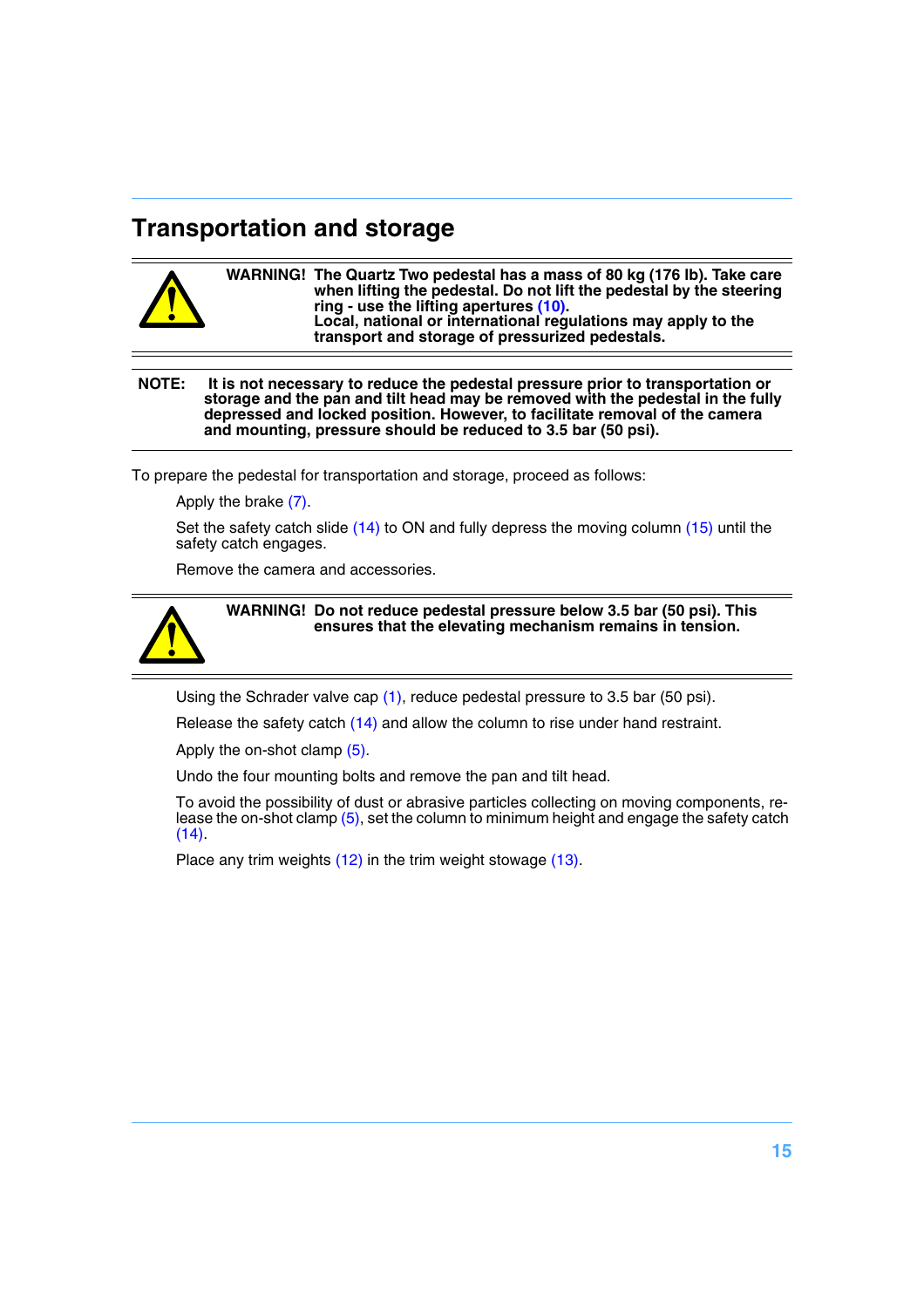# **Servicing**

# <span id="page-15-0"></span>**General**

The Quartz Two pedestal is robustly made to high engineering standards and little attention is required to maintain serviceability save regular cleaning. Attention to the following points will ensure a long and useful service life with minimum need for repair.

# <span id="page-15-1"></span>**Cleaning**

During normal studio use, the only cleaning required should be a regular wipe over with a lint-free cloth. Dirt accumulated during storage or periods of disuse may be removed with a semi-stiff brush. Particular attention should be paid to the flats on the top stage of the column and to the wheels, which are accessible for cleaning through the lifting apertures.

### **NOTE: Do NOT use oil or grease on any exposed part of the column. This is unnecessary and traps dirt which acts as an abrasive.**

Use out-of-doors will require special attention, especially in adverse conditions. Salt spray must be washed off with fresh water at the earliest opportunity. Do not allow water to enter the column. Sand and dirt acts as an abrasive and should be removed with a semi-stiff brush or vacuum cleaner.

### **NOTE: Use only detergent-based cleaners. Do NOT use solvent- or oil-based cleaners, abrasives or wire brushes to remove accumulations of dirt, as these damage the protective surfaces.**

# <span id="page-15-2"></span>**Routine checks**

During normal use, check the effectiveness of the on-shot clamp and check for radial or side play in the moving column.

Refer to the appropriate section in the Maintenance Manual if the on-shot clamp is ineffective, excessive radial or side play is apparent in the moving column, or any other defect is apparent. Adjustments and repairs should be carried out only by a competent person.

# <span id="page-15-3"></span>**Routine maintenance**

At three-yearly intervals, the three steel wire ropes in the column elevation mechanism should be replaced.

This procedure should be carried out by a competent person in accordance with the appropriate section in the Maintenance Manual.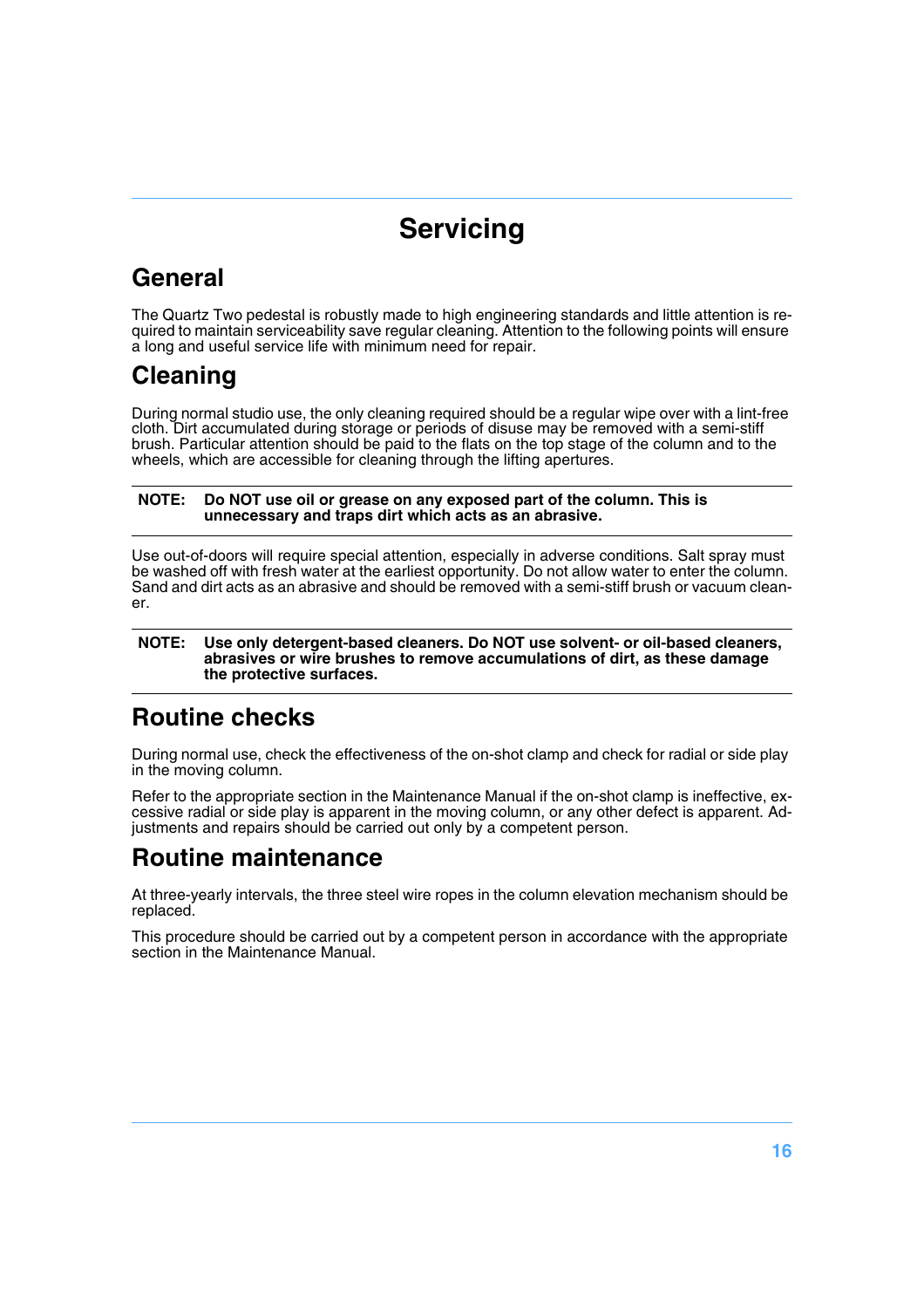# **Parts list**

<span id="page-16-0"></span>The following lists include main assemblies, user-replaceable spare parts and optional accessories. For further information regarding repair or spare parts, please contact Vinten Broadcast Ltd or your local distributor.

For information on-line, visit our website at

### **www.vinten.com.**

| Item                     | Part No. |
|--------------------------|----------|
| Quartz Two pedestal      | 3826-3   |
| Trim weight              | 3328-328 |
| Spanner - for head bolts | J551-001 |
| Vinten portable pump     | 3357-3   |